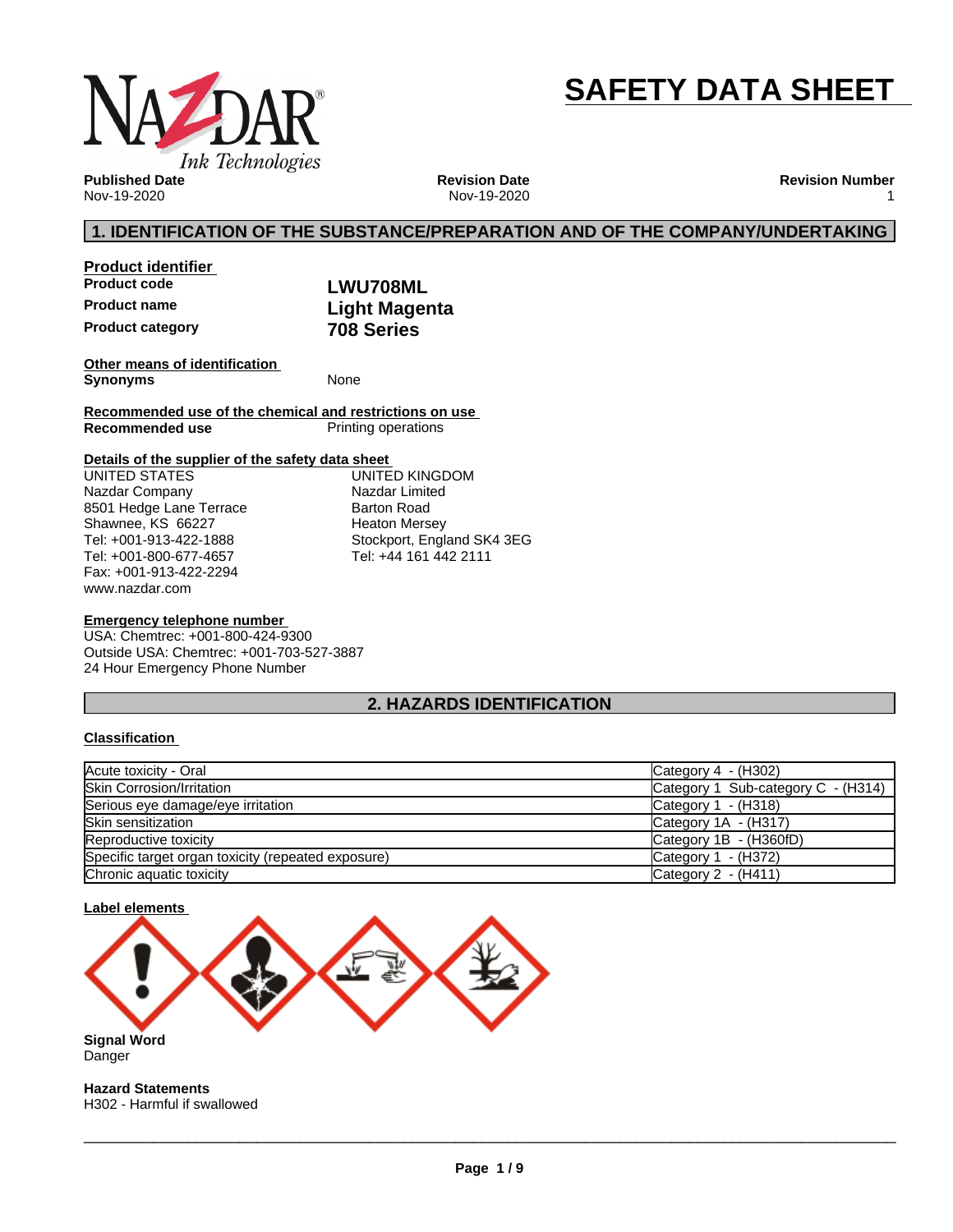H314 - Causes severe skin burns and eye damage

H317 - May cause an allergic skin reaction

H360Df - May damage the unborn child. Suspected of damaging fertility

H372 - Causes damage to organs through prolonged or repeated exposure

H411 - Toxic to aquatic life with long lasting effects

#### **Precautionary Statements**

P264 - Wash face, hands and any exposed skin thoroughly after handling

P270 - Do not eat, drink or smoke when using this product

P280 - Wear protective gloves/protective clothing/eye protection/face protection

P301 + P330 + P331 - IF SWALLOWED: Rinse mouth. Do NOT induce vomiting

P305 + P351 + P338 - IF IN EYES: Rinse cautiously with water forseveral minutes. Remove contact lenses, if present and easy to do. Continue rinsing

 $\_$  ,  $\_$  ,  $\_$  ,  $\_$  ,  $\_$  ,  $\_$  ,  $\_$  ,  $\_$  ,  $\_$  ,  $\_$  ,  $\_$  ,  $\_$  ,  $\_$  ,  $\_$  ,  $\_$  ,  $\_$  ,  $\_$  ,  $\_$  ,  $\_$  ,  $\_$  ,  $\_$  ,  $\_$  ,  $\_$  ,  $\_$  ,  $\_$  ,  $\_$  ,  $\_$  ,  $\_$  ,  $\_$  ,  $\_$  ,  $\_$  ,  $\_$  ,  $\_$  ,  $\_$  ,  $\_$  ,  $\_$  ,  $\_$  ,

P363 - Wash contaminated clothing before reuse

P261 - Avoid breathing dust/fume/gas/mist/vapors/spray

P333 + P313 - If skin irritation or rash occurs: Get medical advice/attention

P202 - Do not handle until all safety precautions have been read and understood

P308 + P313 - IF exposed or concerned: Get medical advice/attention

P314 - Get medical advice/attention if you feel unwell

P273 - Avoid release to the environment

### **Hazards not otherwise classified (HNOC)**

Toxic to aquatic life.

### **3. COMPOSITION/INFORMATION ON INGREDIENTS**

### **Mixture**

| Component                       | <b>CAS-No</b>       | Weight %  | <b>Trade</b>  | <b>Note</b> |
|---------------------------------|---------------------|-----------|---------------|-------------|
|                                 |                     |           | <b>Secret</b> |             |
| Glycol Ether Acrylate           | <b>Trade Secret</b> | $30 - 60$ |               |             |
| <b>Acrylated Monomer</b>        | <b>Trade Secret</b> | $10 - 30$ | $\star$       |             |
| Acrylated Monomer               | <b>Trade Secret</b> | $10 - 30$ | $\star$       |             |
| <b>Vinyl Functional Monomer</b> | <b>Trade Secret</b> | $10 - 30$ | $\star$       |             |
| Acrylated Monomer               | <b>Trade Secret</b> | 1 - 5     | $\star$       |             |
| Photoinitiator                  | <b>Trade Secret</b> | $1 - 5$   | ÷             |             |
| Acrylated Monomer               | <b>Trade Secret</b> | $1 - 5$   |               |             |
| Photoinitiator                  | Trade Secret        | $1 - 5$   | $\star$       |             |
| Tetrahydrofurfuryl alcohol      | 97-99-4             | < 0.5     | $\star$       |             |
| Stabilizer                      | <b>Trade Secret</b> | < 0.5     | $\star$       |             |

\*The exact percentage (concentration) of composition has been withheld as a trade secret.

### **4. FIRST AID MEASURES**

### **Description of first aid measures**

| <b>General Advice</b><br><b>Eye Contact</b> | Show this safety data sheet to the doctor in attendance.<br>Immediately flush with plenty of water. After initial flushing, remove any contact lenses and<br>continue flushing for at least 15 minutes. Get medical attention if irritation develops and<br>persists. |
|---------------------------------------------|-----------------------------------------------------------------------------------------------------------------------------------------------------------------------------------------------------------------------------------------------------------------------|
| <b>Skin Contact</b>                         | Wash off immediately with soap and plenty of water for at least 15 minutes. Remove<br>contaminated clothing. If irritation (redness, rash, blistering) develops, get medical attention.                                                                               |
| <b>Inhalation</b>                           | Remove person to fresh air and keep comfortable for breathing. If breathing is irregular or<br>stopped, administer artificial respiration. Get medical attention immediately.                                                                                         |
| Ingestion                                   | Do NOT induce vomiting. Never give anything by mouth to an unconscious person. Call a<br>physician or poison control center immediately.                                                                                                                              |

## **Most important symptoms and effects, both acute and delayed**

None under normal use conditions.

### **Indication of any immediate medical attention and special treatment needed**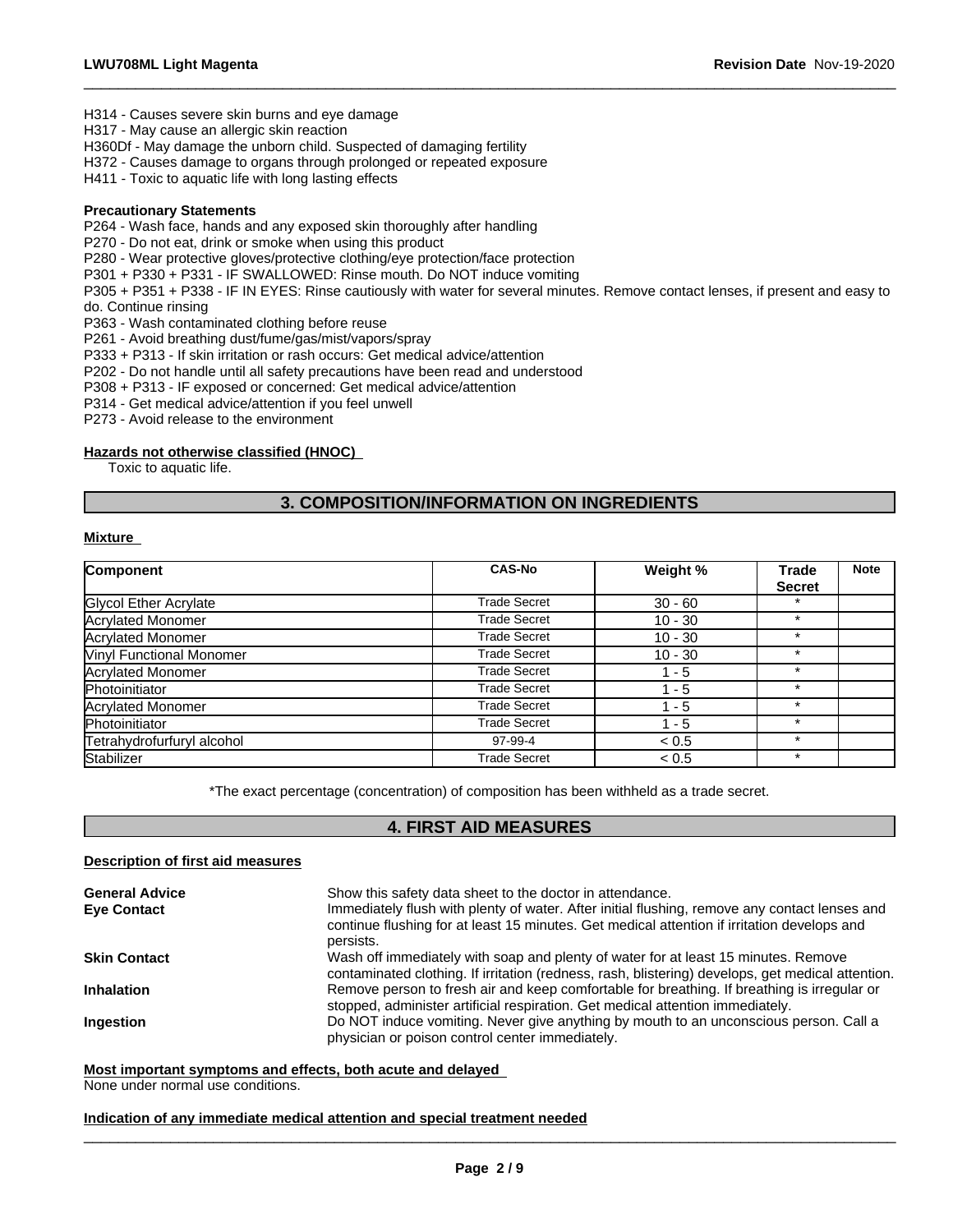**Notes to Physician** Treat symptomatically.

### **5. FIRE-FIGHTING MEASURES**

 $\_$  ,  $\_$  ,  $\_$  ,  $\_$  ,  $\_$  ,  $\_$  ,  $\_$  ,  $\_$  ,  $\_$  ,  $\_$  ,  $\_$  ,  $\_$  ,  $\_$  ,  $\_$  ,  $\_$  ,  $\_$  ,  $\_$  ,  $\_$  ,  $\_$  ,  $\_$  ,  $\_$  ,  $\_$  ,  $\_$  ,  $\_$  ,  $\_$  ,  $\_$  ,  $\_$  ,  $\_$  ,  $\_$  ,  $\_$  ,  $\_$  ,  $\_$  ,  $\_$  ,  $\_$  ,  $\_$  ,  $\_$  ,  $\_$  ,

#### **Suitable Extinguishing Media**

Foam. Carbon dioxide (CO2). Dry chemical. Water spray. Use extinguishing measures that are appropriate to local circumstances and the surrounding environment.

#### **Unsuitable Extinguishing Media**

No information available.

#### **Specific Hazards Arising from the Chemical**

Thermal decomposition can lead to release of irritating gases and vapors. May emit toxic fumes under fire conditions. Hazardous polymerization may take place during a fire due to heat. Closed containers could violently rupture.

### **Protective Equipment and Precautions for Firefighters**

As in any fire, wear self-contained breathing apparatus pressure-demand, MSHA/NIOSH (approved or equivalent) and full protective gear. Cool containers / tanks with water spray. Sealed containers may rupture when heated.

### **6. ACCIDENTAL RELEASE MEASURES**

#### **Personal precautions, protective equipment and emergency procedures**

**Personal Precautions** Remove all sources of ignition. Ventilate the area. Avoid contact with eyes, skin and clothing. Avoid breathing dust or vapor. Evacuate personnel to safe areas. Keep people away from and upwind of spill/leak.

#### **Environmental precautions**

Prevent product from entering drains. Prevent further leakage or spillage if safe to do so. Keep out of drains, sewers, ditches and waterways. Local authorities should be advised if significant spillages cannot be contained.

### **Methods and material for containment and cleaning up**

Contain spillage, and then collect with non-combustible absorbent material, (e.g. sand, earth, diatomaceous earth, vermiculite) and place in container for disposal according to local / national regulations (see section 13). Use clean non-sparking tools to collect absorbed material.

### **7. HANDLING AND STORAGE**

### **Precautions for safe handling**

Handling **Handling Example 20** Use personal protective equipment as required. Do not eat, drink or smoke when using this product. Ensure adequate ventilation.

### **Conditions for safe storage, including any incompatibilities**

Storage **Keep at temperatures between 18°-32°C (65°-90°F). Keep containers tightly closed in a dry,** cool and well-ventilated place. Keep container closed when not in use. Keep out of the reach of children. Protect from direct sunlight. Keep away from open flames, hot surfaces and sources of ignition.

**Incompatible Products** Strong acids. Strong bases. Strong oxidizing agents. Reducing agent.

 $\_$  ,  $\_$  ,  $\_$  ,  $\_$  ,  $\_$  ,  $\_$  ,  $\_$  ,  $\_$  ,  $\_$  ,  $\_$  ,  $\_$  ,  $\_$  ,  $\_$  ,  $\_$  ,  $\_$  ,  $\_$  ,  $\_$  ,  $\_$  ,  $\_$  ,  $\_$  ,  $\_$  ,  $\_$  ,  $\_$  ,  $\_$  ,  $\_$  ,  $\_$  ,  $\_$  ,  $\_$  ,  $\_$  ,  $\_$  ,  $\_$  ,  $\_$  ,  $\_$  ,  $\_$  ,  $\_$  ,  $\_$  ,  $\_$  ,

### **8. EXPOSURE CONTROLS/PERSONAL PROTECTION**

### **Control parameters**

### **Exposure limits**

| Component  | <b>IACGIH TI '</b>                                 |
|------------|----------------------------------------------------|
| Stabilizer | <b>ITWA</b><br>i ma/m <sup>3</sup><br>$V =$<br>. ט |
|            | Skin                                               |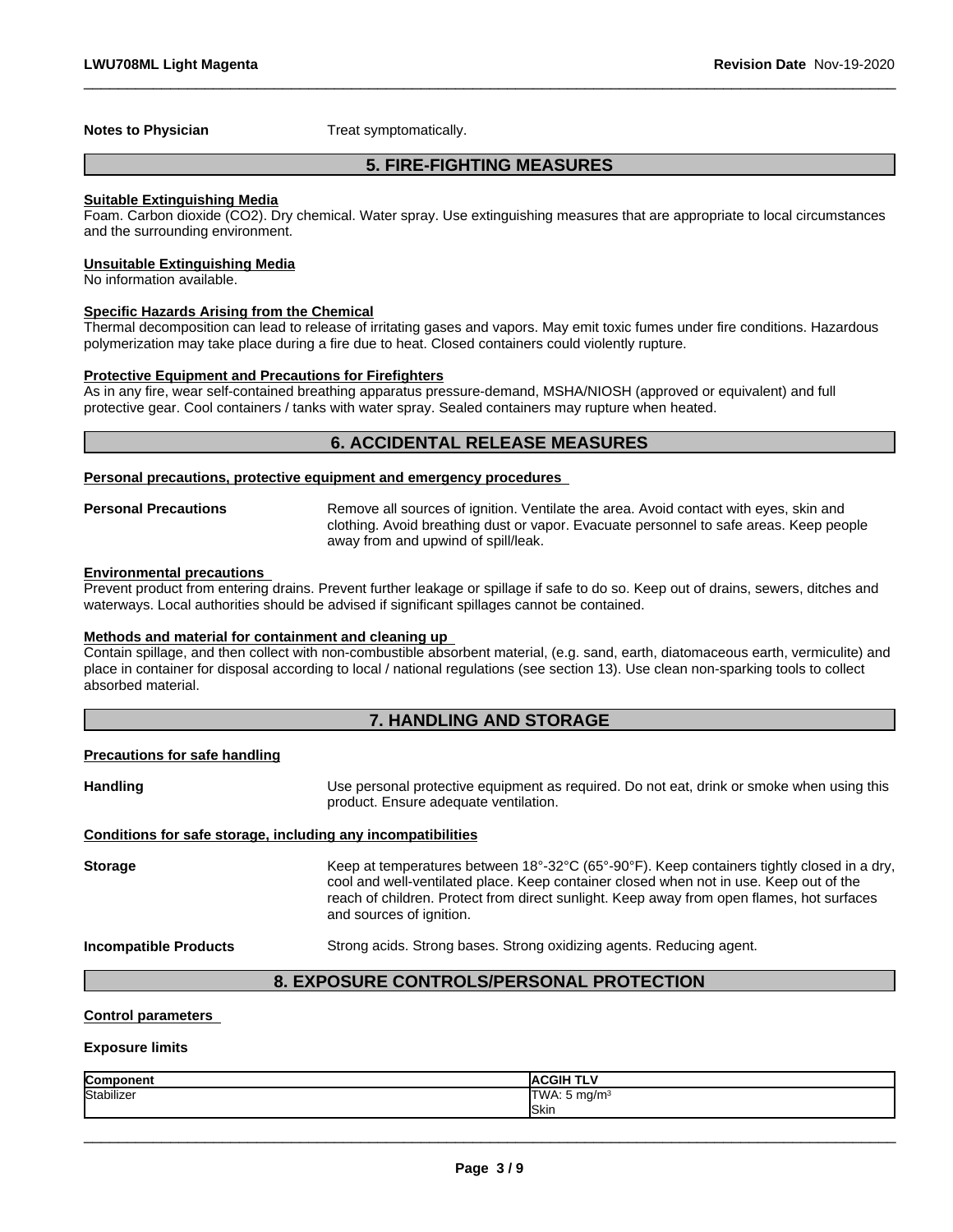| Component                               | <b>OSHA PEL (vacated)</b>                                                                                                                                                                                                                                                                                                                                                                                                                                                                                                                                                                                                                                                                                                                                                                                                     |  |
|-----------------------------------------|-------------------------------------------------------------------------------------------------------------------------------------------------------------------------------------------------------------------------------------------------------------------------------------------------------------------------------------------------------------------------------------------------------------------------------------------------------------------------------------------------------------------------------------------------------------------------------------------------------------------------------------------------------------------------------------------------------------------------------------------------------------------------------------------------------------------------------|--|
| Stabilizer                              | TWA: $5 \text{ mg/m}^3$                                                                                                                                                                                                                                                                                                                                                                                                                                                                                                                                                                                                                                                                                                                                                                                                       |  |
|                                         | Skin                                                                                                                                                                                                                                                                                                                                                                                                                                                                                                                                                                                                                                                                                                                                                                                                                          |  |
| Component                               | <b>Ontario TWAEV</b>                                                                                                                                                                                                                                                                                                                                                                                                                                                                                                                                                                                                                                                                                                                                                                                                          |  |
| Stabilizer                              | TWA: $5 \text{ mg/m}^3$                                                                                                                                                                                                                                                                                                                                                                                                                                                                                                                                                                                                                                                                                                                                                                                                       |  |
|                                         | Skin                                                                                                                                                                                                                                                                                                                                                                                                                                                                                                                                                                                                                                                                                                                                                                                                                          |  |
|                                         |                                                                                                                                                                                                                                                                                                                                                                                                                                                                                                                                                                                                                                                                                                                                                                                                                               |  |
| Component                               | <b>Mexico OEL (TWA)</b>                                                                                                                                                                                                                                                                                                                                                                                                                                                                                                                                                                                                                                                                                                                                                                                                       |  |
| Stabilizer                              | TWA/VLE-PPT: 5 mg/m <sup>3</sup>                                                                                                                                                                                                                                                                                                                                                                                                                                                                                                                                                                                                                                                                                                                                                                                              |  |
| <b>Appropriate engineering controls</b> |                                                                                                                                                                                                                                                                                                                                                                                                                                                                                                                                                                                                                                                                                                                                                                                                                               |  |
| <b>Engineering Measures</b>             | Provide a good standard of general ventilation. Natural ventilation is from doors, windows<br>etc. Controlled ventilation means air is supplied or removed by a powered fan. Users are<br>advised to consider national Occupational Exposure Limits or other equivalent values. In<br>case of insufficient ventilation, wear suitable respiratory equipment.                                                                                                                                                                                                                                                                                                                                                                                                                                                                  |  |
|                                         | Individual protection measures, such as personal protective equipment                                                                                                                                                                                                                                                                                                                                                                                                                                                                                                                                                                                                                                                                                                                                                         |  |
| <b>Eye/Face Protection</b>              | Wear safety glasses with side shields (or goggles). If splashes are likely to occur:. Wear<br>suitable face shield. Ensure that eyewash stations and safety showers are close to the<br>workstation location.                                                                                                                                                                                                                                                                                                                                                                                                                                                                                                                                                                                                                 |  |
| <b>Skin Protection</b>                  | Wear impervious protective clothing, including boots, gloves, lab coat, apron or coveralls,<br>as appropriate, to prevent skin contact.                                                                                                                                                                                                                                                                                                                                                                                                                                                                                                                                                                                                                                                                                       |  |
| <b>Hand Protection</b>                  | Chemical resistant protective gloves.<br>Suitable materials also with prolonged, direct contact (Recommended: Protective index 6,<br>corresponding >480 minutes of permeation time): eg. nitrile rubber (0.4 mm), chloroprene<br>rubber (0.5 mm), polyvinylchloride (0.7 mm) and other<br>Supplementary note: The specifications are based on tests, literature data and information<br>of glove manufacturers. Taking into account the varying conditions, the practical usage of a<br>chemical-protective glove in practice may be much shorter than the permeation time<br>determined through testing.<br>Due to different glove types, the manufacturer's directions for use should be observed.<br>Replace gloves immediately when torn or any change in appearance is noticed such as<br>dimension, color, flexibility. |  |
| <b>Respiratory Protection</b>           | If exposure limits are exceeded or irritation is experienced, NIOSH/MSHA approved<br>respiratory protection should be worn. Respiratory protection must be provided in<br>accordance with current local regulations. Selection of air-purifying or positive-pressure<br>supplied-air will depend on the specific operation and the potential airborne concentration of<br>the material.                                                                                                                                                                                                                                                                                                                                                                                                                                       |  |
|                                         | General Hygiene Considerations Handle in accordance with good industrial hygiene and safety practice. Wash hands before<br>eating, drinking or smoking. Wash contaminated clothing before reuse. Avoid contact with<br>eyes, skin and clothing. Wear suitable gloves and eye/face protection. Regular cleaning of<br>equipment, work area and clothing is recommended.                                                                                                                                                                                                                                                                                                                                                                                                                                                        |  |

 $\_$  ,  $\_$  ,  $\_$  ,  $\_$  ,  $\_$  ,  $\_$  ,  $\_$  ,  $\_$  ,  $\_$  ,  $\_$  ,  $\_$  ,  $\_$  ,  $\_$  ,  $\_$  ,  $\_$  ,  $\_$  ,  $\_$  ,  $\_$  ,  $\_$  ,  $\_$  ,  $\_$  ,  $\_$  ,  $\_$  ,  $\_$  ,  $\_$  ,  $\_$  ,  $\_$  ,  $\_$  ,  $\_$  ,  $\_$  ,  $\_$  ,  $\_$  ,  $\_$  ,  $\_$  ,  $\_$  ,  $\_$  ,  $\_$  ,

### **9. PHYSICAL AND CHEMICAL PROPERTIES**

| Information on basic physical and chemical properties<br><b>Physical State</b><br>Odor                 | Liauid<br>Mild Sweet Acrylic | Appearance<br><b>Odor Threshold</b>                        | Colored<br>No information available |
|--------------------------------------------------------------------------------------------------------|------------------------------|------------------------------------------------------------|-------------------------------------|
| <b>Property</b><br>рH<br><b>Melting Point / Freezing Point</b><br><b>Boiling Point / Boiling Range</b> | Values<br>> 149 °C / 300 °F  | Remarks • Method<br>No data available<br>No data available |                                     |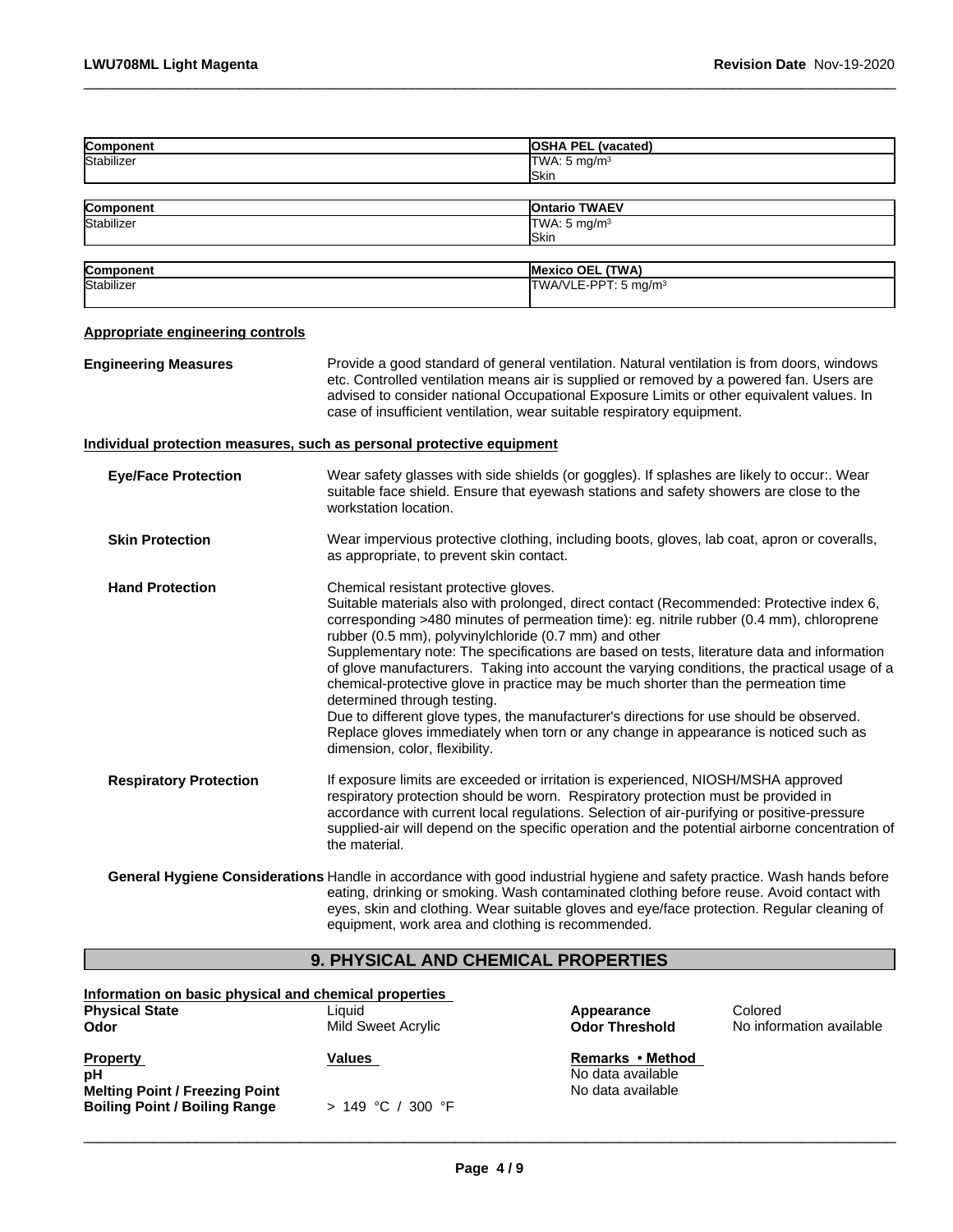**(less water)** 0-1

| VOC by weight %                                                                                                                                                                                                                                                                                                                                                                                                   | VOC by volume %                        | <b>VOC Ibs/gal</b>                                                                                                                                                                                                                  | <b>VOC grams/liter</b> |
|-------------------------------------------------------------------------------------------------------------------------------------------------------------------------------------------------------------------------------------------------------------------------------------------------------------------------------------------------------------------------------------------------------------------|----------------------------------------|-------------------------------------------------------------------------------------------------------------------------------------------------------------------------------------------------------------------------------------|------------------------|
| <b>Photochemically Reactive</b><br><b>Weight Per Gallon (Ibs/gal)</b>                                                                                                                                                                                                                                                                                                                                             | No.<br>8.89                            |                                                                                                                                                                                                                                     |                        |
| <b>Other Information</b>                                                                                                                                                                                                                                                                                                                                                                                          |                                        |                                                                                                                                                                                                                                     |                        |
| <b>Explosive Properties</b><br><b>Oxidizing Properties</b>                                                                                                                                                                                                                                                                                                                                                        | No data available<br>No data available |                                                                                                                                                                                                                                     |                        |
| <b>Flammability Limit in Air</b><br><b>Upper flammability limit</b><br>Lower flammability limit<br><b>Vapor Pressure</b><br><b>Vapor Density</b><br><b>Specific Gravity</b><br><b>Water Solubility</b><br>Solubility in other solvents<br>Partition coefficient: n-octanol/water<br><b>Autoignition Temperature</b><br><b>Decomposition temperature</b><br><b>Kinematic viscosity</b><br><b>Dynamic viscosity</b> | 1.07                                   | No data available<br>No data available<br>No data available<br>No data available<br>No data available<br>No data available<br>No data available<br>No data available<br>No data available<br>No data available<br>No data available |                        |
| <b>Flash Point</b><br><b>Evaporation rate</b>                                                                                                                                                                                                                                                                                                                                                                     | $> 94$ °C $/ > 201$ °F                 | Pensky Martens Closed Cup (PMCC)<br>No data available                                                                                                                                                                               |                        |

 $\_$  ,  $\_$  ,  $\_$  ,  $\_$  ,  $\_$  ,  $\_$  ,  $\_$  ,  $\_$  ,  $\_$  ,  $\_$  ,  $\_$  ,  $\_$  ,  $\_$  ,  $\_$  ,  $\_$  ,  $\_$  ,  $\_$  ,  $\_$  ,  $\_$  ,  $\_$  ,  $\_$  ,  $\_$  ,  $\_$  ,  $\_$  ,  $\_$  ,  $\_$  ,  $\_$  ,  $\_$  ,  $\_$  ,  $\_$  ,  $\_$  ,  $\_$  ,  $\_$  ,  $\_$  ,  $\_$  ,  $\_$  ,  $\_$  ,

**(less water)** 0-1

### **10. STABILITY AND REACTIVITY**

### **Reactivity**

No information available.

### **Chemical stability**

Stable under normal conditions.

**(less water)** 0-1

### **Possibility of Hazardous Reactions**

None under normal processing. Do not store for longer periods at temperatures above 93°C (200°F).

**(less water)** 0-1

### **Conditions to avoid**

Temperatures above 93 °C / 200 °F. Protect from direct sunlight. Keep away from open flames, hot surfaces and sources of ignition.

### **Incompatible materials**

Strong acids. Strong bases. Strong oxidizing agents. Reducing agent.

### **Hazardous Decomposition Products**

Thermal decomposition can lead to release of irritating gases and vapors. Carbon dioxide (CO2). Carbon monoxide.

### **11. TOXICOLOGICAL INFORMATION**

### **Information on likely routes of exposure**

| <b>Inhalation</b>   | Specific test data for the substance or mixture is not available.                              |
|---------------------|------------------------------------------------------------------------------------------------|
| <b>Eve Contact</b>  | Specific test data for the substance or mixture is not available.                              |
| <b>Skin Contact</b> | Specific test data for the substance or mixture is not available.                              |
| Ingestion           | Specific test data for the substance or mixture is not available. Harmful if swallowed. (based |
|                     | on components).                                                                                |

| Component                | <b>Oral LD50</b>       |
|--------------------------|------------------------|
| Glycol Ether Acrylate    | ⊫ 4660 µL/kg<br>[Rat]  |
|                          |                        |
| <b>Acrylated Monomer</b> | (Rat<br>$= 4890$ mg/kg |
|                          |                        |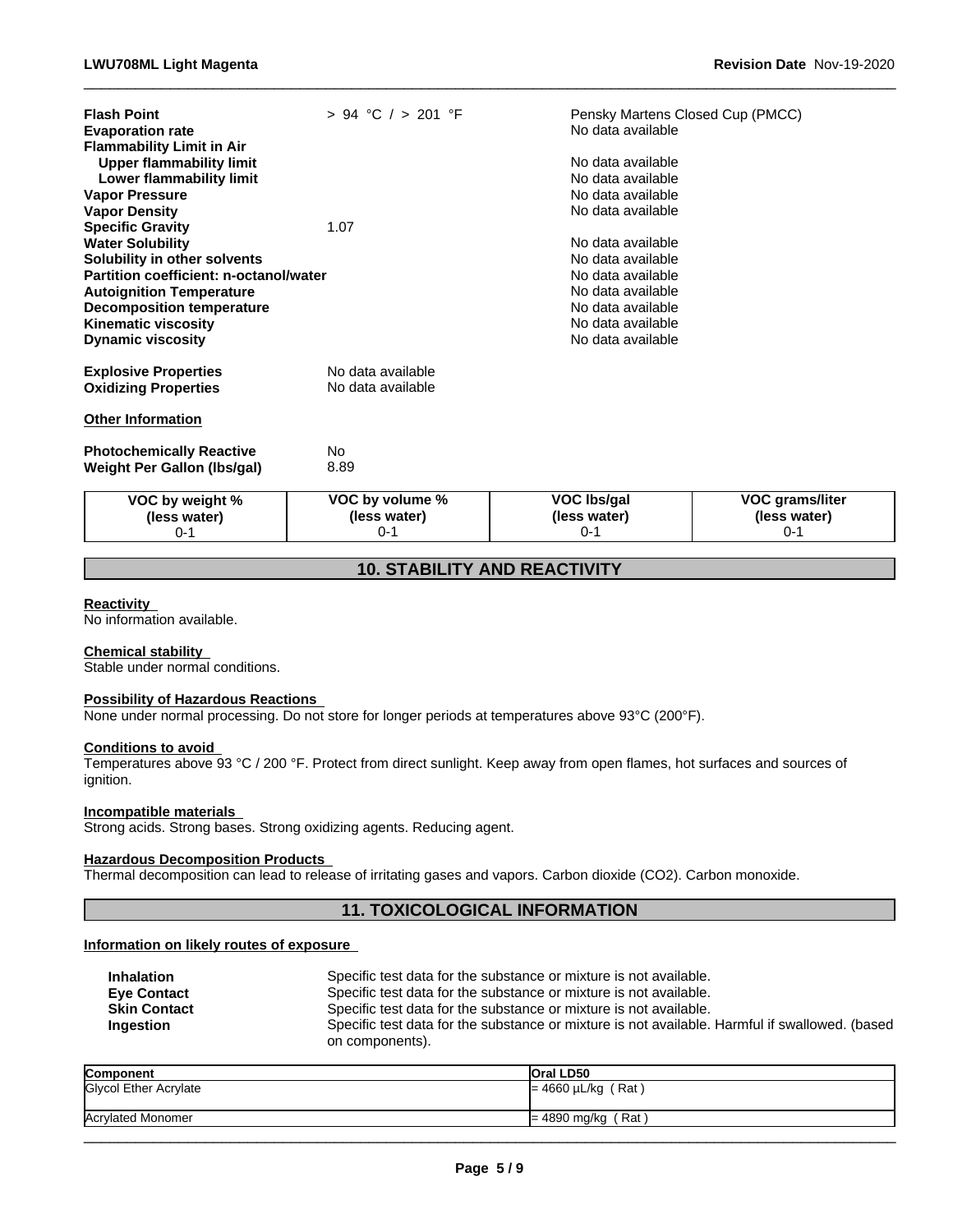| Acrylated Monomer                       | $= 5190$ mg/kg (Rat)    |
|-----------------------------------------|-------------------------|
| Photoinitiator                          | > 2000 mg/kg (Rat)      |
| Tetrahydrofurfuryl alcohol<br>  97-99-4 | $= 1600$ mg/kg (Rat)    |
| Stabilizer                              | $=$ 5000 mg/kg (Rat)    |
|                                         |                         |
| Component                               | Dermal LD50             |
| Acrylated Monomer                       | $=$ 5000 mg/kg (Rabbit) |
| Photoinitiator                          | > 2000 mg/kg (Rat)      |

 $\_$  ,  $\_$  ,  $\_$  ,  $\_$  ,  $\_$  ,  $\_$  ,  $\_$  ,  $\_$  ,  $\_$  ,  $\_$  ,  $\_$  ,  $\_$  ,  $\_$  ,  $\_$  ,  $\_$  ,  $\_$  ,  $\_$  ,  $\_$  ,  $\_$  ,  $\_$  ,  $\_$  ,  $\_$  ,  $\_$  ,  $\_$  ,  $\_$  ,  $\_$  ,  $\_$  ,  $\_$  ,  $\_$  ,  $\_$  ,  $\_$  ,  $\_$  ,  $\_$  ,  $\_$  ,  $\_$  ,  $\_$  ,  $\_$  ,

### **Information on toxicological effects**

| <b>Symptoms</b>                                                                            | Specific test data for the substance or mixture is not available.                                                                                           |  |  |  |
|--------------------------------------------------------------------------------------------|-------------------------------------------------------------------------------------------------------------------------------------------------------------|--|--|--|
| Delayed and immediate effects as well as chronic effects from short and long-term exposure |                                                                                                                                                             |  |  |  |
| <b>Skin corrosion/irritation</b>                                                           | Specific test data for the substance or mixture is not available. Causes severe burns.<br>(based on components).                                            |  |  |  |
| Eye damage/irritation                                                                      | Specific test data for the substance or mixture is not available. Causes severe eye damage.<br>(based on components).                                       |  |  |  |
| <b>Irritation</b>                                                                          | Specific test data for the substance or mixture is not available.                                                                                           |  |  |  |
| <b>Corrosivity</b>                                                                         | Specific test data for the substance or mixture is not available.                                                                                           |  |  |  |
| <b>Sensitization</b>                                                                       | Specific test data for the substance or mixture is not available. May cause an allergic skin<br>reaction. (based on components).                            |  |  |  |
| <b>Mutagenic Effects</b>                                                                   | Specific test data for the substance or mixture is not available.                                                                                           |  |  |  |
| <b>Carcinogenic effects</b>                                                                | Specific test data for the substance or mixture is not available.                                                                                           |  |  |  |
| <b>Reproductive Effects</b>                                                                | Specific test data for the substance or mixture is not available. May damage the unborn<br>child. Suspected of damaging fertility. (based on components).   |  |  |  |
| <b>STOT - single exposure</b>                                                              | Specific test data for the substance or mixture is not available.                                                                                           |  |  |  |
| <b>STOT - repeated exposure</b>                                                            | Specific test data for the substance or mixture is not available. Causes damage to organs<br>through prolonged or repeated exposure. (based on components). |  |  |  |
| <b>Chronic Toxicity</b>                                                                    | Specific test data for the substance or mixture is not available                                                                                            |  |  |  |
| <b>Target Organ Effects</b>                                                                | Liver, Respiratory system.                                                                                                                                  |  |  |  |
| <b>Aspiration hazard</b>                                                                   | Specific test data for the substance or mixture is not available.                                                                                           |  |  |  |
| Carcinogenicity                                                                            | The table below indicates whether each agency has listed any ingredient as a carcinogen.                                                                    |  |  |  |

| יי<br>""<br>יי                 |  |
|--------------------------------|--|
| l∆ ∩r<br>onomer<br>יו ז<br>٦U. |  |
|                                |  |

### **Numerical measures of toxicity - Product Information**

**Unknown Acute Toxicity** 0 % of the mixture consists of ingredient(s) of unknown toxicity

**The following values are calculated based on chapter 3.1 of the GHS document**

**ATEmix (oral)** 1,375.00<br>**ATEmix (dermal)** 9,581.00 **ATEmix (dermal)**9,581.00

### **12. ECOLOGICAL INFORMATION**

### **Ecotoxicity**

Specific test data for the substance or mixture is not available. Toxic to aquatic life with long lasting effects. (based on components).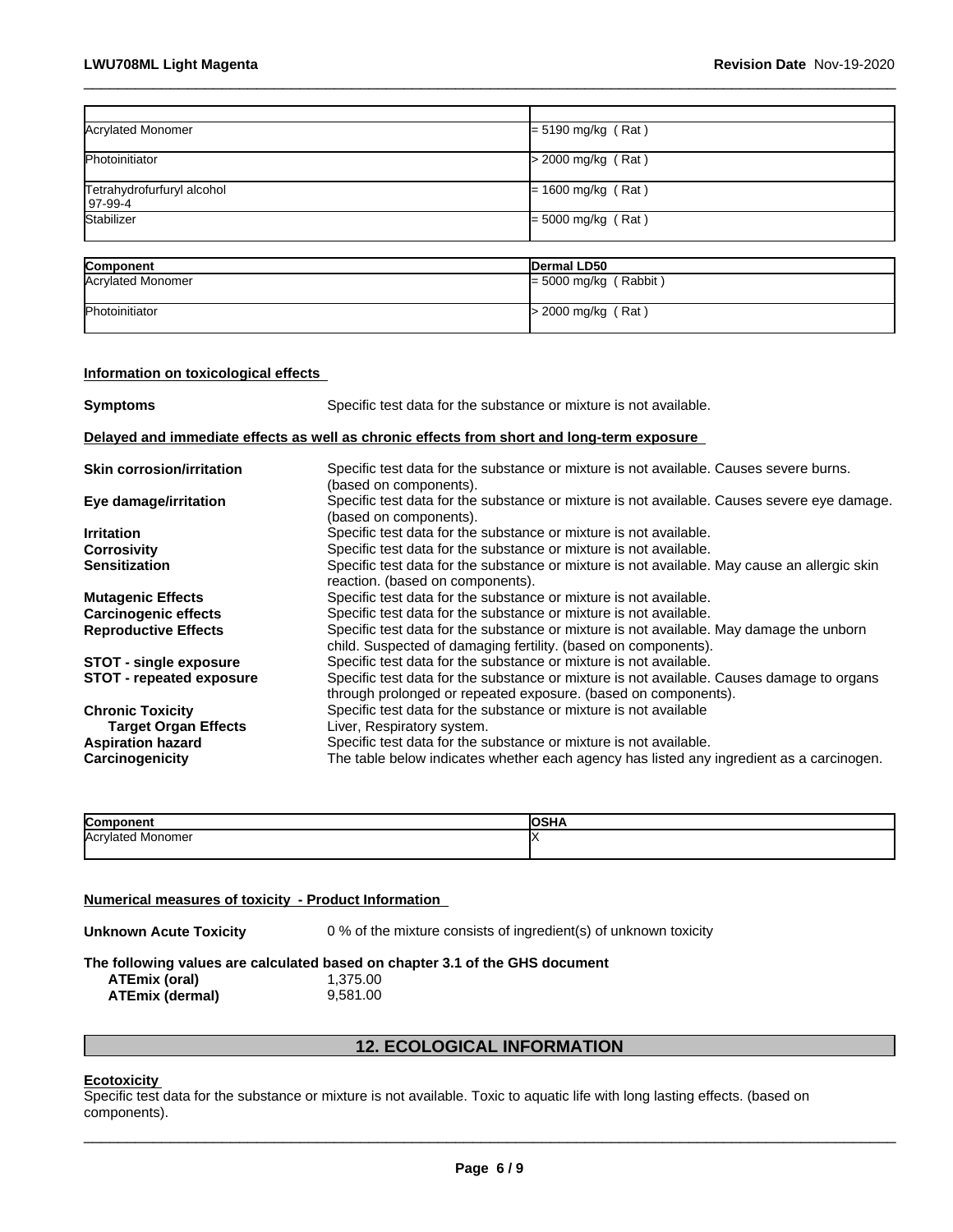0.05 % of the mixture consists of component(s) of unknown hazards to the aquatic environment

| Component                               | lFish                                                 |
|-----------------------------------------|-------------------------------------------------------|
| Acrylated Monomer                       | $[96h$ LC50 Danio rerio: = 0.704 mg/L [semi-static]   |
| <b>Winyl Functional Monomer</b>         | 96h LC50 Danio rerio: = 307 mg/L [static]             |
| Acrylated Monomer                       | $96h$ LC50 Danio rerio: = 2.7 mg/L [static]           |
| Photoinitiator                          | 96h LC50 Danio rerio: > 90 µg/L [semi-static]         |
| Tetrahydrofurfuryl alcohol<br>l 97-99-4 | 96h LC50 Oryzias latipes: > 101 mg/L [semi-static]    |
| Stabilizer                              | $96h$ LC50 Oncorhynchus mykiss: = 0.597 mg/L [static] |

 $\_$  ,  $\_$  ,  $\_$  ,  $\_$  ,  $\_$  ,  $\_$  ,  $\_$  ,  $\_$  ,  $\_$  ,  $\_$  ,  $\_$  ,  $\_$  ,  $\_$  ,  $\_$  ,  $\_$  ,  $\_$  ,  $\_$  ,  $\_$  ,  $\_$  ,  $\_$  ,  $\_$  ,  $\_$  ,  $\_$  ,  $\_$  ,  $\_$  ,  $\_$  ,  $\_$  ,  $\_$  ,  $\_$  ,  $\_$  ,  $\_$  ,  $\_$  ,  $\_$  ,  $\_$  ,  $\_$  ,  $\_$  ,  $\_$  ,

### **Persistence and Degradability**

No information available.

#### **Bioaccumulation**

No information available

| Componen<br>""                                   | .<br>.<br>п.<br>coefficient<br>нног |
|--------------------------------------------------|-------------------------------------|
| Stabilizer<br>$\sim$ $\sim$ $\sim$ $\sim$ $\sim$ | $\sim$<br>14.24                     |
|                                                  |                                     |

### **Other adverse effects**

No information available

|                                | <b>13. DISPOSAL CONSIDERATIONS</b>                                                                                                                                                                                                                                                                                                                                                                                                                                                                                                                          |
|--------------------------------|-------------------------------------------------------------------------------------------------------------------------------------------------------------------------------------------------------------------------------------------------------------------------------------------------------------------------------------------------------------------------------------------------------------------------------------------------------------------------------------------------------------------------------------------------------------|
| <b>Waste treatment methods</b> |                                                                                                                                                                                                                                                                                                                                                                                                                                                                                                                                                             |
| <b>Waste Disposal Methods</b>  | Contain and dispose of waste according to local regulations.                                                                                                                                                                                                                                                                                                                                                                                                                                                                                                |
| <b>Contaminated Packaging</b>  | Empty containers should be taken to an approved waste handling site for recycling or<br>disposal.                                                                                                                                                                                                                                                                                                                                                                                                                                                           |
|                                | <b>14. TRANSPORT INFORMATION</b>                                                                                                                                                                                                                                                                                                                                                                                                                                                                                                                            |
| Note:                          | This information is not intended to convey all specific transportation requirements relating to<br>this product. Transportation classifications may vary by container volume and may be<br>influenced by regional or country variations in regulations. Additional transportation<br>information can be found in the specific regulations for your mode of transportation. It is the<br>responsibility of the transporting organization to follow all applicable laws, regulations and<br>rules relating to the transportation of the material.             |
| <b>DOT</b>                     | Not regulated<br>Exception: In the US and Canada except when all or part of the transportation is by vessel,<br>containers 119 gallons/ 450 Liters and less are not regulated [see 49CFR 171.4 (c)(1)]<br>If in quantities of 5L or less (per inner packaging) for liquids or 5KG or less (per inner<br>packaging) for solids these items may be shipped as not regulated [additional general<br>packaging requirements must be met see 49CFR 173.24] [see 49CFR 171.4 (c)(2)]                                                                              |
| ICAO / IATA / IMDG / IMO       | Not Regulated<br>Exception: If in quantities of 5L or less (per inner packaging) for liquids or 5KG or less (per<br>inner packaging) for solids these items may be shipped as not regulated [additional general<br>packaging requirements must be met see ICAO/IATA special provision A197]<br>Exception: If in quantities of 5L or less (per inner packaging) for liquids or 5KG or less (per<br>inner packaging) for solids these items may be shipped as not regulated [additional general<br>packaging requirements must be met see IMDG code 2.10.2.7] |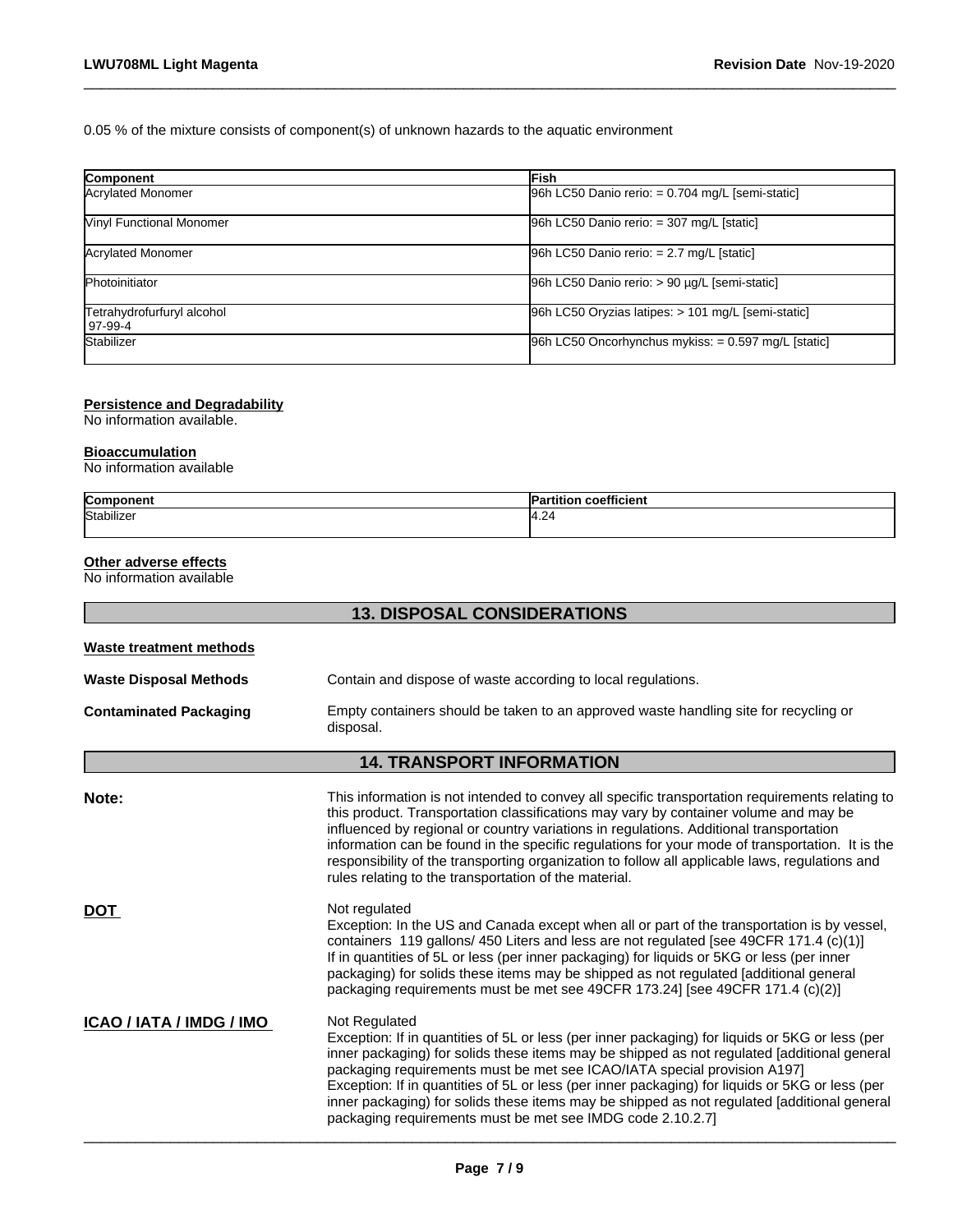### **15. REGULATORY INFORMATION**

 $\_$  ,  $\_$  ,  $\_$  ,  $\_$  ,  $\_$  ,  $\_$  ,  $\_$  ,  $\_$  ,  $\_$  ,  $\_$  ,  $\_$  ,  $\_$  ,  $\_$  ,  $\_$  ,  $\_$  ,  $\_$  ,  $\_$  ,  $\_$  ,  $\_$  ,  $\_$  ,  $\_$  ,  $\_$  ,  $\_$  ,  $\_$  ,  $\_$  ,  $\_$  ,  $\_$  ,  $\_$  ,  $\_$  ,  $\_$  ,  $\_$  ,  $\_$  ,  $\_$  ,  $\_$  ,  $\_$  ,  $\_$  ,  $\_$  ,

### **International Inventories**

All components are listed on the TSCA Inventory. For further information, please contact:. Supplier (manufacturer/importer/downstream user/distributor).

### **U.S. Federal Regulations**

### **SARA 313**

Section 313 of Title III of the Superfund Amendments and Reauthorization Act of 1986 (SARA). This product contains a chemical or chemicals which are subject to the reporting requirements of the Act and Title 40 of the Code of Federal Regulations, Part 372.<br>Component Regulations, Part 372. **Component CAS-No Weight % SARA 313 - Threshold**

|                                              | -----                     |                          | --------<br>.<br><b>Values</b> |  |
|----------------------------------------------|---------------------------|--------------------------|--------------------------------|--|
| <b>Givcol</b><br>Acrylate<br>-+505<br>- '' ' | Secret<br>rodo<br>$1-111$ | $\sim$<br>30<br>י יס - י | .                              |  |

*The above glycol ether acrylate is considered a reactive chemical in ultraviolet curable inks. Once initiated by a high dose of ultraviolet light, this glycol ether acrylate rapidly polymerizes (i.e. hardens) and becomes part of the ink film. The polymerization process of UV curable inks is measured in milliseconds.*

### **Clean Air Act,Section 112 Hazardous Air Pollutants (HAPs) (see 40 CFR 61)**

This product contains the following substances which are listed hazardous air pollutants (HAPS) under Section 112 of the Clean Air Act:.

| Component                   | <b>CAS-No</b>  | Weiaht<br>70 |
|-----------------------------|----------------|--------------|
| Glycol<br>Acrylate<br>-ther | Secret<br>rade | 30<br>- 60   |

### **U.S. State Regulations**

| Component                                 | Massachusetts<br><b>Right To Know</b> |
|-------------------------------------------|---------------------------------------|
| Tetrahydrofurfuryl alcohol<br>$ 97-99-4 $ |                                       |
| Stabilizer                                |                                       |

| Component         | Minnesota            |
|-------------------|----------------------|
|                   | <b>Right To Know</b> |
| Acrylated Monomer |                      |
| Stabilizer        |                      |

| Component             | New Jersey<br><b>Right To Know</b> |
|-----------------------|------------------------------------|
| Glycol Ether Acrylate |                                    |
| Stabilizer            |                                    |

| Component                                 | Pennsylvania<br><b>Right To Know</b> |
|-------------------------------------------|--------------------------------------|
| <b>Glycol Ether Acrylate</b>              |                                      |
| Tetrahydrofurfuryl alcohol<br>$ 97-99-4 $ |                                      |
| Stabilizer                                |                                      |

### **California Prop. 65**

This product does not contain any chemicals known to State of California to cause cancer, birth, or any other reproductive defects

### **Canada**

No information available